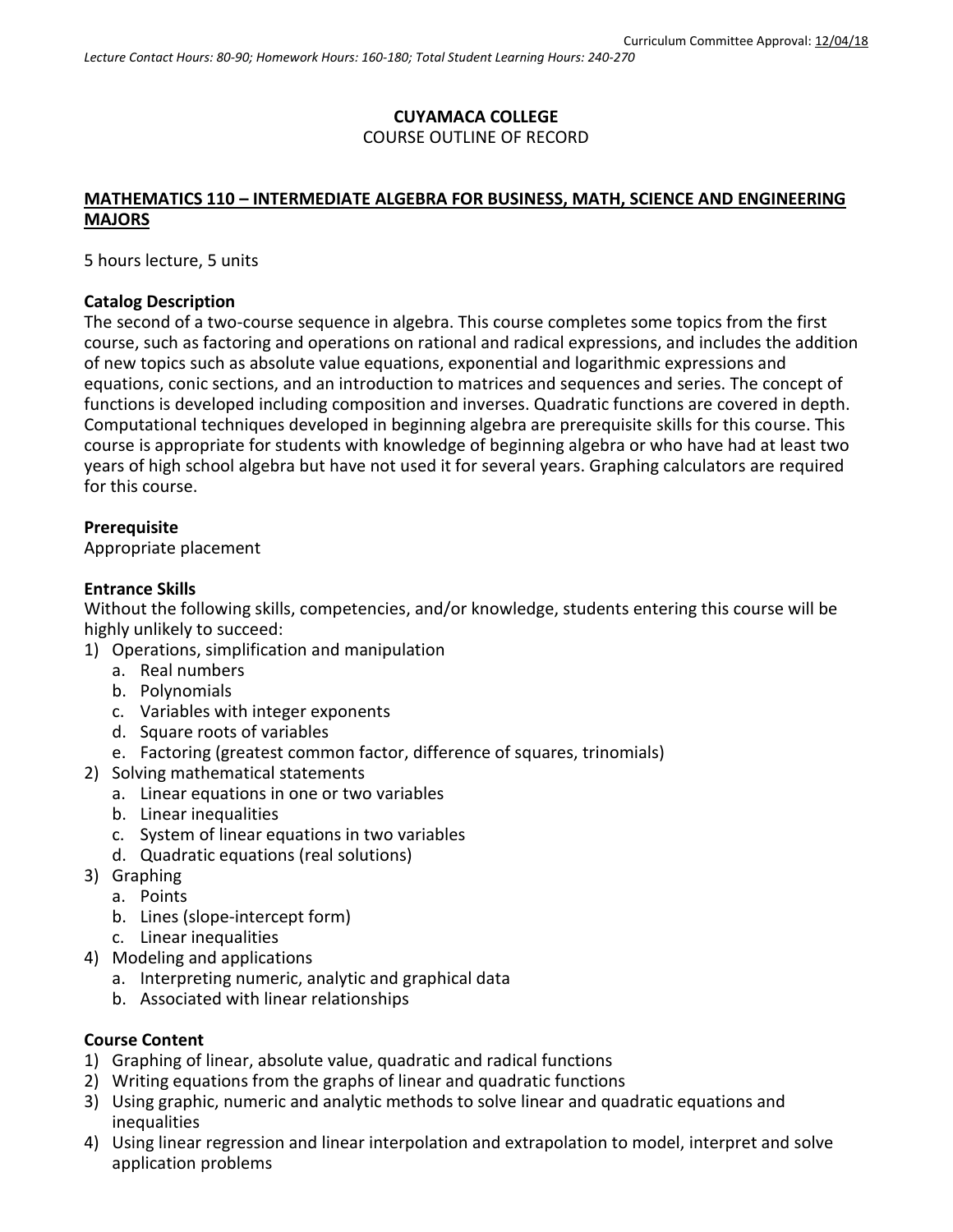- 5) Fundamental operations with exponents and radicals and solving equations with same
- 6) Applications involving rational expressions and solving equations with same
- 7) Linear and non-linear systems of equations and inequalities
- 8) Elementary matrices and their application to solving systems
- 9) Graphing elementary conic sections

10) Exponential and logarithmic functions, their graphs, their inverse relationship and applications

- 11) Sequences and series
- 12) Historical contributions of number and mathematical concepts from diverse cultures

## **Course Objectives**

Students will be able to:

- 1) Simplify or reorganize expressions by:
	- a. Performing operations on rational expressions
	- b. Performing operations on radical expressions
	- c. Applying properties of rational exponents
	- d. Applying properties of logarithms and/or
	- e. Performing operations on complex numbers
- 2) Solve each of the following:
	- a. Absolute value equations
	- b. Quadratic equations
		- 1. By extracting roots
		- 2. By completing the square
		- 3. Using the quadratic formula
	- c. Rational equations
	- d. Radical equations
	- e. Exponential equations
	- f. Logarithmic equations and/or
- 3) Solve system of two or three equations
	- a. Algebraically and/or
	- b. Using a graphing calculator
- 4) Recognize and graph elementary conics
	- a. Circle
	- b. Ellipse and/or
	- c. Parabola
- 5) Use the graphing calculator to solve equations graphically
- 6) Apply critical thinking and mathematical reasoning to analyze, translate and solve applied problems involving:
	- a. Quadratic
	- b. Rational
	- c. Radical
	- d. Exponential and/or
	- e. Logarithmic equations
- 7) Simplify or reorganize functions given a
	- a. Sum
	- b. Difference
	- c. Product
	- d. Quotient and/or
	- e. Composition of two functions
- 8) Inspect and analyze a graph in order to
	- a. If the graph represents a function or is a 1-to-1 function
	- b. Evaluate the function
	- c. Determined the domain and range of a function
	- d. Determine the max or min of a quadratic function
- 9) Find the domain and range of the following functions: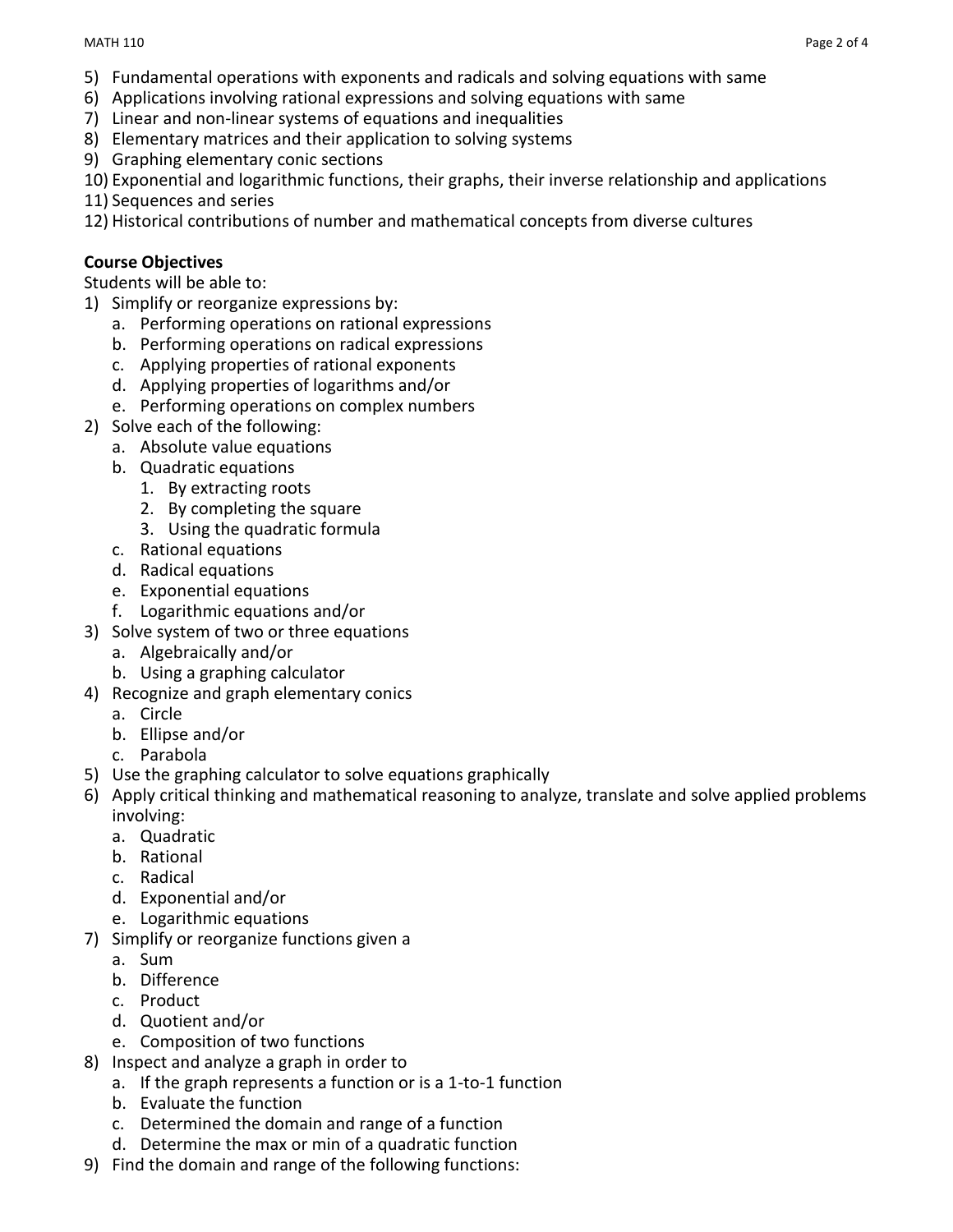- a. Rational functions
- b. Polynomial functions
- c. Functions involving radicals
- 10) Apply coursework management skills to succeed in this class.

11) Make consistent and regular preparations to maximize learning inside and outside the classroom.

#### **Method of Evaluation**

A grading system will be established by the instructor and implemented uniformly. Grades will be based on demonstrated proficiency in subject matter determined by multiple measurements for evaluation, one of which must be essay exams, skills demonstration or, where appropriate, the symbol system.

- 1) Independent exploration activities which measure students' ability to analyze the connections between the numeric, algebraic, and verbal representations of various types of algebraic expressions, equations, inequalities, functions, and systems of equations and/or inequalities when applied to real-world problems and data analysis.
- 2) Quizzes and exams (including a comprehensive in-class final exam) which measure students' ability to work independently using graphic, numeric, and algebraic techniques to simply algebraic expressions; formulate, analyze and solve algebraic equations, inequalities, and systems of equations and inequalities; identify and analyze algebraic, exponential, and logarithmic functions; use all of the above in solving real-world application problems; and recognize and graph elementary conics.
- 3) Homework and computer assignments in which students apply graphic, numeric and algebraic principles discussed in class to a series of practice problems to help them formulate questions and receive feedback from the instructor, tutors, or classmates.
- 4) Computer laboratory assignments in which students apply algebraic principles and problem-solving techniques discussed in class to help students identify gaps in their skill attainment and concept mastery and to improve their symbolic manipulation abilities and problem-solving skills.

## **Special Materials Required of Student**

Graphing calculator

#### **Minimum Instructional Facilities**

- 1) Smart classroom with writing boards, overhead projector/screen, graphing utility overhead viewing panels
- 2) Basic skills math lab with computers, writing boards, overhead projector/screen, appropriate software for integrated computer instruction (word processing, spreadsheet and other workplace software)

#### **Method of Instruction**

- 1) Lecture and discussion
- 2) Teamwork
- 3) Computer-facilitated instruction

#### **Out-of-Class Assignments**

- 1) Problem sets
- 2) Exploratory activities and/or projects
- 3) Reading and/or writing assignments

## **Texts and References**

- 1) Required (representative example): Bittinger, et al. *Elementary and Intermediate Algebra*. Custom edition. Pearson, 2013.
- 2) Supplemental: None